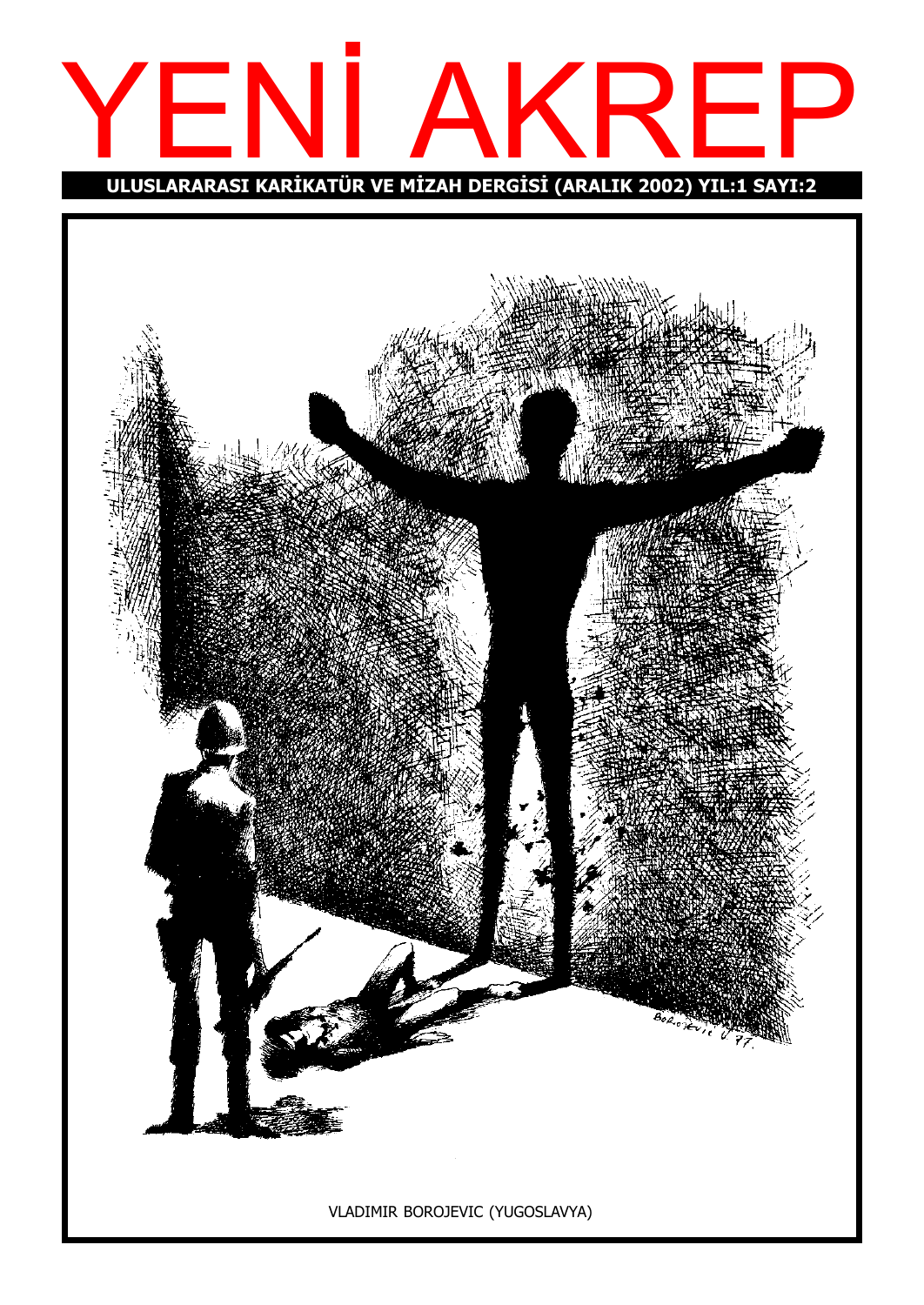# MEKTUP-I FTTFR You can find informations on our site:

Érdekes kezdeményezés a Ciprusi Huseyin Cakmaktól és társaitól. Úgy döntöttek, hogy Yeni Akrep (Új Skorpió) nevu kétnyelvu (angol/török) karikatúra magazinjukat online terjesztik pdf formában. Az újság jelenleg ingyenes, késobb pedig az interneten keresztül lehet majd elofizetni rá.

(Világökörség Karikatúra Magazin) www.vilagokorseg.hu

Hi Huseyin: Thank you for sending us information about "Yeni Akrep". The electronic issue of your papers is very nice and ussefull. If you want, you can write in your next issue about our competition, one of the biggest and most qualitty in the world.

www.zemun-cartoon.co.yu Best wishes Julijana Zivkovic (Yugoslavia) Zemun Int. Salon of Caricature Director

#### Sevgili Hüseyin:

Epey uğraştıktan ve JPG dosyası yapmayı denedikten sonra "Yeni Akrep"i açabildim. Oysa prova sayısı sorunsuz açılmıştı. Ardından sıkça buluştuğumuz arkadaslara sadece anlatmak değil göstermek için hemen kağıda bastım. Bana kalırsa zamanın getirdiği tecrübe ve beğeni kalitesinin de gelişmesiyle son derece profesyonel ve kaliteli bir ürün sergilemişsin-iz.

Ne diyeyim, eline-emeği geçenlerin eline sağlık. Yerellikten, amatörlük denen alt ve üst sınırı belirsiz çizgilerden arınmış, belli bir düzeyin üstüne çıkmış: "Vay anasına" dedirten bir ürün olmuş. İyi ki de kağıda başmısım. Tadı böyle daha iyi çıkıyor.

Yine ne varsa adada var... Tebrikler... Hayati Boyacıoğlu (Almanya)

#### Dear Cakmak,

Thanks... I'm very glad about your magazine when I saw it and that is very suitable . I hope cooperation with you. But if it would poblished english completely it was been very useful for me and other friends. I wait for neax issue... Good Luck...

#### Reza Abedi (Iran)

Dear Mr. Huseyin Cakmak,

Please, find here my wellcome wishes to your magazine and friends. I will be happy to receive by this way some information about cartoonists and their work, from all over the world. There is a saying in Romania: "There is good to laugh, but to laugh alone, is not at all good", therefore I send to you some of my recent works. One of these referrs to the terrorism, see 11 th September 2001, events that affected all the world and everyone of every where don't you think? Best regards...

Irina Iosip (Romania)

#### ULUSAL-ULUSLARARASI KARİKATÜR YARIŞMALARI-INTERNATIONAL CARTOON COMPETITIONS



2. INTERNATIONAL "GOLAGHA" CARTOON COMPETITION (IRAN)

Themes: A) "Road" B) "Travel" C) "Free" Work: Max. 3 Cartoon... Size: 21x29 cm or 34x27 cm... Deadline: 21 December 2002 Prizes: 1. Prize: 3.000 US Dollar., 2. Prize: 2.000 US Dollar., 3. Prize 1.000 US Dollar... Many Special Prizes... Address: P.O.BOX 19395/4936 Tehran-İran



#### 1. INTERNATIONAL "LENG MU" CARTOON COMPETITION (CHINA)

Theme: "Free..." Work: Maximum 3 Cartoon... Size: 29.7x42 cm or 21x29 cm... Deadline: 22 December 2002 Prizes: Grand Prize (Medal-One Person)., Gold Prize (Medal-Four Person)., Silver Prize (Medal-Five Person)., Bronze Prize (Medal-Ten Person)... Many Special Prize (Certificate) Address: Ye shan dao yuan 1-1-101 Jianye District

Nanjing City P. C. 210004-Chine



THE YEAR OF "RAM" INTERNATIONAL ART EXCHANGE CARTOON EXHIBITION (CHINA-USA)

Theme: "The Year of Ram" (2003 in the Chinese Lunar Calendar) Detail Information: http://www.fcwfcw.com Work: Max. 3 Cartoon... Size: 30cm X 40 cm; 21cm X 30 cm... Deadline: 31 December 2002 Prizes: Many Prizes Address:Dr. H. Y. Lengyel 4206-73rd Terrace East Sarasota, FL 34243-USA



42. INTERNATIONAL "KNOKKE HEIST" CARTOONFESTIVAL (BELGIUM)

Themes: 1) Free 2) Health... Work: In Total 5 Cartoons... Size: 21x42 cm or 30x60 cm... Deadline: 13 Nowember 2003 Prizes:Golden Hat+3.700 Euro., Bronze Hat+1.800 Euro., Silver Hat+1.200 Euro... Many Special Prize... Address: International Cartoonfestival Cultureel Centrum Knokke-Heist vzw Meerlaan 32 B-8300 Knokke-Heist-Belgium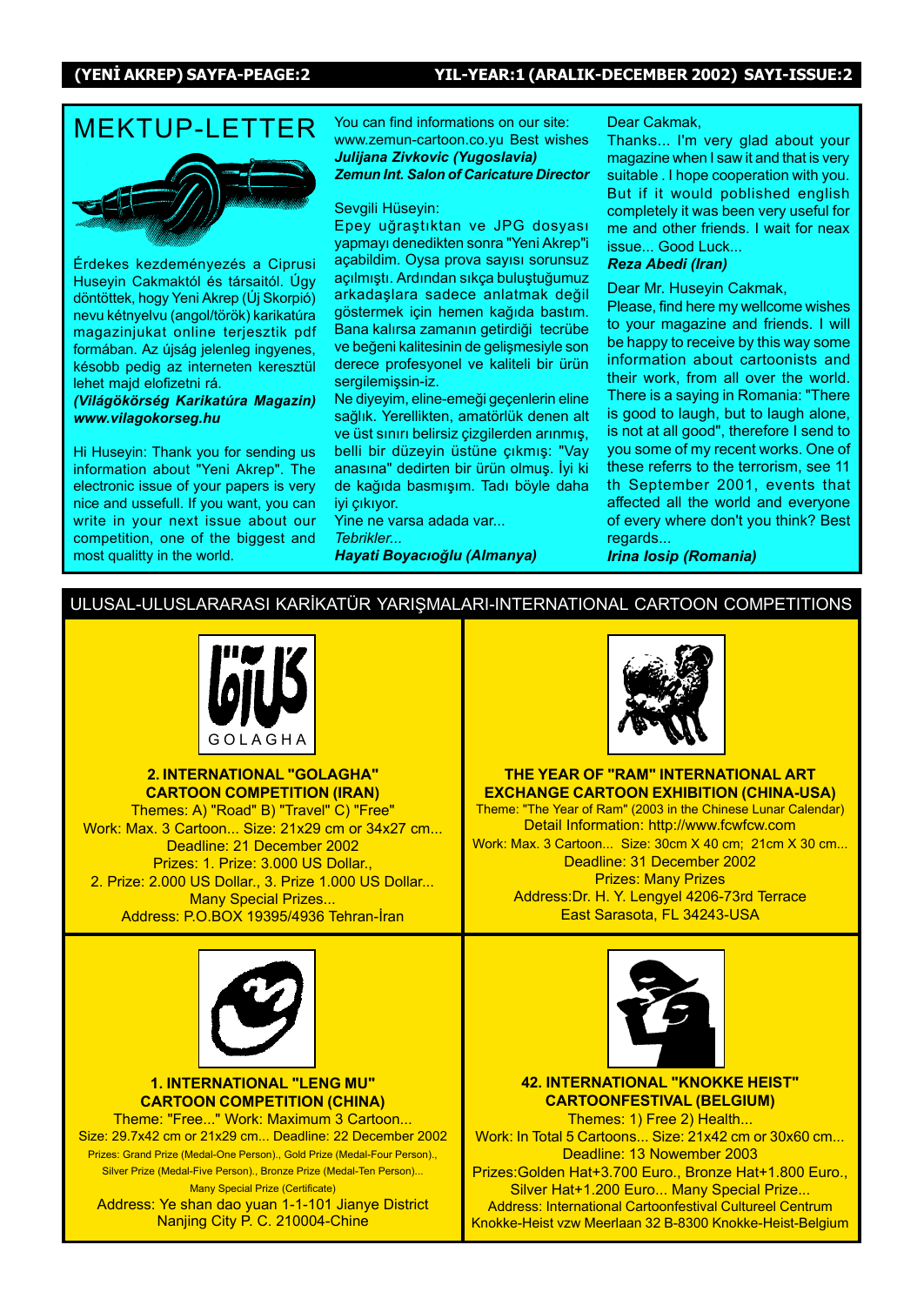## FECO-ARGENTINA INTERNATIONAL CARTOON EXHIBITION

#### ANA von REBEUR

After almost two years of FECO Argentina's existence, the members of the youngest branch of FECO are hosting great cartoonists from all parts the world in the biggest international cartoon exhibition in the history of Argentina. Finally, we did our goal: to host cartoonist from countries who hosted us in several exhibitions through these two years.

We don't take credit for the enormous quantity of works received. The credit goes to all the cartoons organizations and websites who gently helped us enormously in the really fast spreading of the invitation to this event, and to all the cartoonists who helped us in translating the invitation to Telugu language in India, to arab in Iran, to chinese, to german, etc.

I also noticed how important is to participate in contests and exhibitions, because they let your name be known in several countries in the world, and it encourages cartoonists to take part of an exhibition and contest in which they know there is a physical person (in this case, myself) behind all this. (It isn't so virtual!) We are living a beginning of the century, in which all strong spiritual, idealistic and humanitarian values seem to be "out of date", and in which the world goes to a liberalism and ultramaterialism "no matter what". In spite of it, I think this times are going to be remembered as the century of the faster and easier communications. Internet let us contact globally in seconds. And that is what helped to make this exhibition possible only three monthes after we announced it.

Every person who visits "Boca Juniors Football Stadium" (the biggest place we could get), is astonished and moved at the enormous variety and great quality of cartoons.

I wasn't too optimistic to name the exhibition "1000 Ja, Ja!" (the onomatopeyic sound of laugh, for you "Ha, Ha"), expecting 1000 cartoons to take part of it. In fact, we got more than 1000 cartoons from near 300 cartoonists from 44 countries.

The cartoonists who were in St Just Le Martel, like FECO Member Norberto Lombar, told in the opening speech: "Being here is like meeting again such good friends I made in France, like Peter Ruge, Frank Hoffman, Peter Niewendyk, Roger Penwill, Harca, Marlene Pohle.... I feel like they are here in person!..." Feco member Sergio Más travelled 1400 km (going and returning home, in Cordoba province) to see the exhibition, and he was awesome



and amazed to see the biggest prizes of the world in the walls: "I can't believe it! Everybody is here! Kulinich, Patchenko, Porumbita, Jiang Lidong, Leng Mu, Luczynski, Ochakovsky, Dergatchov, Emilio Isca, Erdoðan Ba˛ol, Kazanevsky, Kosobukin...No one wanted to miss this event!"

The exhibition was declared of Cultural Interest by the Secretary of Culture of Buenos Aires City Government, and that helped us to ask for the sponsorship of two publishing houses (Ediciones de la Flor, that publishes Quino and Fontanarrosa books) and a comic shop (Eternia) who gave us great argentinian cartoon books as prizes.

The Secretary of Education of Buenos Aires Government put us in contact with the General Direction of Primary Schools who send the invitation to every school in the city to take part "To Children with Humour" project. Every monday during the four weeks exhibition, we receive from 100 to 300 children, we guide them through the exhibition, we tell them about our experience as cartoonists and we draw for them and they draw for us. We only had a hard time saying good bye because they wouldn't leave! That made us consider further projects with children, because they seem to be the eagerest receptors of cartoons and caricatures.

We wanted also non cartoon-fans to be involved with cartoon world, and therefore we turned the exhibition into a humour festival inviting well known TV joke tellers, stand up comedians and musicians to perform on Fridays and weekends for free. We only asked the audience to bring a contribution of a non perishable food for hospitals and the poorest zones of the city.

ANA von REBEUR (ARGENTINA)

And we also organized several conferences of cartoonists ("How do we get our ideas?" "How to publish an independent humour magazine", "What is FECO?") and organized a talk of art directors and publishers ("How to join texts and illustrations"). All of the talks where were very successful, counting with a respectful audience, with the only setback that so many talks in a whole day forced everybody to be seated in the same chair during full four non- stop hours!

With the help of Walter Farías (Secretary of Press and Public Relations of Boca Juniors Culture Department), we managed to get the media attention, and the event was mentioned in articles published in the three major argentinian newspapers: Clarín, La Nación and Página 12. The Spanish website ww.humoralia.org gently put in the web a full coverage of the event. The hardest thing will be to name winners. There are hundred of excellent works. The University of Cali in Colombia asked us to send the whole exhibition (through scanned copies) to their International Cartoon Contest and Exhibition in Colombia, to be held from 19th November. And a crew of documentalist from HBO International cable TV channel will come to Buenos Aires from Venezuela to make a special documentary program on argentinian cartoons, comics and humor, and they are eager to film FECO exhibition and interview us. That will make all participants be known in all Latinoamerican countries!

FECO" 1000 Ja, Ja!" future exhibition is going to be held in December in the most visited art museum in Buenos Aires (Centro Cultural Recoleta) . I'll tell you about that, too. Thank you all for having taken part of this. We are "Drawing the world together"( FECO's motto), indeed!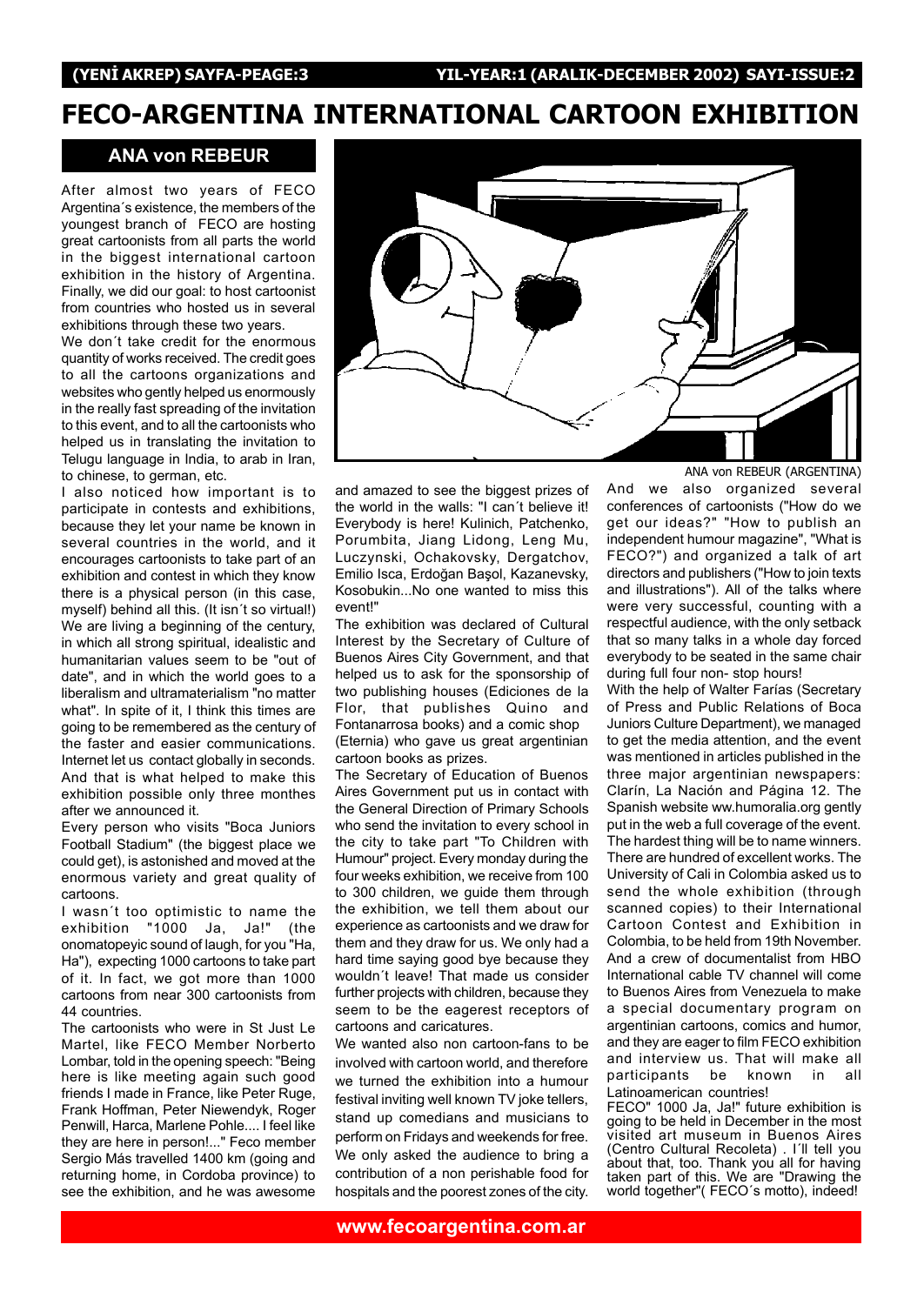# ANDRÉ PIJET (KANA DÜNYA KARİKATÜR SANATINDAN BİR PORTRE

### **İZEL ROZENTAL**

-Mesleðe Polonya'da sahne sanatçısı ya da dansçı olarak atılmışsın, karikatürcü olmaya nasıl karar verdin?

Pantomim yaptım, sosyal dans varismalarına da katıldım ama asıl alanım grafik sanatlardır, yani resimgrafik tasarım ve iç mimarî. Karikatürle ilk buluşmam tesadüfen olmuştur. Günün birinde kültürel dergilerimizden "Radar" bir karikatür yarışması düzenledi. Birkaç çalışmamı gönderip olayı unuttum. Bir ay sonra dergiyi aldığımda, işlerimden biri baş sayfadaydı. Dergiyi açtığımdaysa, orta sayfada tanıtıldığımı ve tüm çalışmalarımın yayınlanmış olduğunu gördüm. O zamandan beri karikatürle ciddi olarak ilgilenmeye başladım, festivallere katıldım, ödüller kazandım.

#### -Baslangıcta etkilendiğin karikatürcüler oldu mu?

Karikatürcü bir arkadaşım var: Marek



ÖZGECMIS Polonya asıllı olan André Pijet, 1988 yılından beri Kanada'da vasıyor. Asıl ününü 1993-94 yıllarında Montreal'da yayınlanan günlük "La Presse" gazetesi için cizdiği 'Hokey' karikatürlerine borçludur. Grafik tasarımcı olarak reklâm ajansları ve yayınevleriyle calışmaktadır. Eserleriyle uluslararası yarışmalarda çok sayıda ödül kazanmış, çeşitli festival ve karikatür etkinliklerine konuk olmu˛tur. Kanada'da çeşitli konularda karikatür ve çizgi roman albümleri yayınlamıştır.



Michalski. Sık sık fıkralarımı dinlemek zorunda kalırdı. Birgün bana, "Bu anlattığın komik hikâyeleri çizmelisin" dedi. Ben de onun dediğini yaptım. Önceleri onun gibi çizmeye, onun kadar iyi olmaya calıştım. Sonra ona benzemem gerekmediğini anladım. Ancak yine de yalın ve ekonomik çizmeyi ondan öğrendim. İlk çizimlerim karikatürden ziyade mizah içeren illüstrasyonlardı.

-Quebec'te popüler bir spor olan Hokey karikatürleriyle ün yaptın. Ancak 1994 yılından sonra bu çizimleri kestin. Bunun nedeni bir spor karikatürcüsü olarak anılmak istememenden mi kaynaklanıyordu?

Cesitli nedenleri var; Birincisi farklı birşey yapmak istiyordum. Hiçbir zaman herhangi bir spor dalının tutkunu olmadım. Üstelik bir süre sonra bunun komik bir yanı da kalmamıştı. Diğer neden ise toplumun yargıları; insanlar spor karikatürü dısında birsey vapamadığını düşünmeye başlıyorlar, bu da sanatçı için oldukça can sıkıcı. Diğer cevherlerimi de göstermek istedim, ve yaptım da. Ne yazık ki gazeteler fikirlere para ödemiyor, sadece çizim işçiliği geçerli! Karikatürün entellektüel düzeyde zihinsel bir uğraş olduğunu, bedelinin bu standartlarda ödenmesi gerektiğini anlamıyorlar. Şahsen, karikatürün çok talep edilen fakat üretimi de o denli güç olan bir sanat dalı olduğuna inanıyorum. Ne var ki

insanlara bunu anlatmanın yolunu bilmiyorum.

#### -Kanada'da sadece karikatür çizerek geçinmek mümkün müdür?

Evet mümkündür, ancak bütün mesaini gazeteye ayırman gerekir. Bu da benim anlayışıma göre özgürlüğümün kısıtlanması demektir, tatilini dilediğin zaman değil, işverenin izin verdiði zaman kullanabilirsin. Kendini hapismiş gibi hissedersin. İki kez tercih hakkım oldu; gazetede tam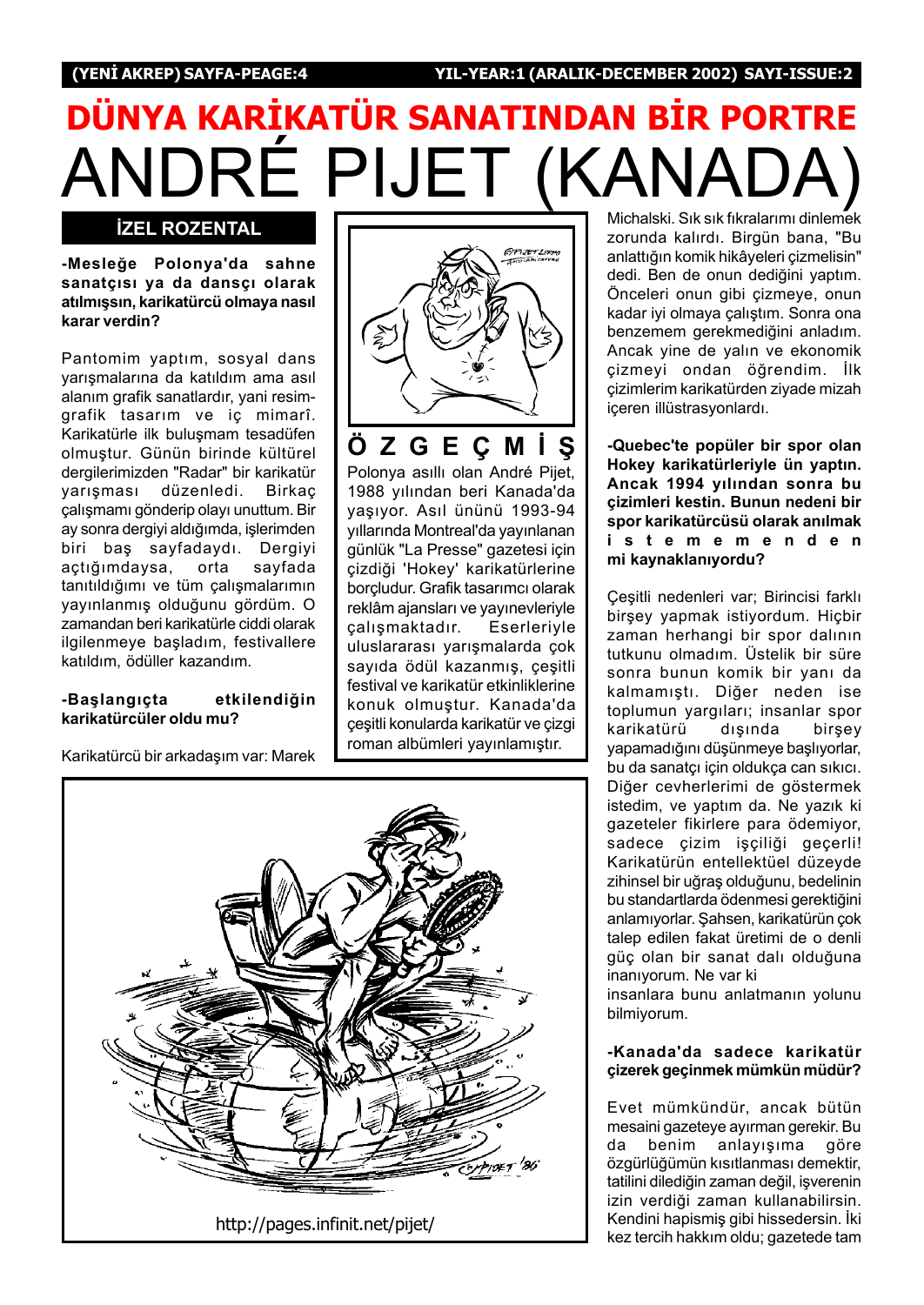

gün çalışmak, ya da Yunanistan'a tatile gitmek. Sence hangisini tercih ettim dersin?

#### -Herhalde Yunanistan için uçak biletini aldın... Portrelerinde hicvi hınzırca kullanıyorsun, insanlar karikatürlerini gördüklerinde ne tür bir tepki gösteriyor? Sence karikatürcünün işlevi nedir?

Hiçbir zaman insanların tepkisinden çekinmedim, gördüğümü ve hissettiğimi çizdim. Şayet birisi kendisini çizmemi istiyorsa, sonuçlarına da katlanmaya hazır olmalıdır. Doğrudur hınzırım, hele insanoğlunun ahmaklığını heryerde, özellikle de politikacılarda gördükçe... Salt sosyal çelişkileri hicvettiğim için, hatırı sayılır sayıda karikatürüm reddedilmiştir.

Az önce de belirttiğim gibi, karikatürcü entellektüel düzeyde bilgilendirici olmayı becermelidir. Yapmamız gereken, mizah yoluyla toplumumuzu yaşamın tüm önemli öğeleri konusunda eğitmek olmalıdır. Kimi çılgınların ve yandaşlarının doğal ve sosyal çevremizi yok etmelerine göz yummamalıyız. İnsanlar hepimizin aynı olduğunu anlamalı. Tenlerimizin rengi ya da inanclarımızın çeşitliliği fark etmemeli. Hepimiz barış içinde yaşamak ve inanç özgürlüğümüzü kullanmak isteriz. Ancak dinî inancımız evde kalmalı, özel yaşantımızın parçası olmalıdır. Dinî inançlar kesinlikle siyasetten soyutlanmalıdır. Bu ikisi birbirine karıştıkça, Dünya'da arzuladığımız 'Barış'a hiç kavuşamayacağımızı düşünüyorum.

#### -Son olarak kendin ve yaptıkların hakkında eklemek istediğin birkaç söz var mı?

Kendimi çok şanslı sayıyorum zira yaşamım boyunca özgür oldum, bazı kısa istisnalar dışında geçimimi sanatımla sağladım. Yunanistan, Polonya ve Kanada'da projelerimi gerçekleştiriyorum. Karikatür hâlâ temel uğraş alanım, resimlerimde bile. Şu anda iki temel proje üzerinde çalışmaktayım; ilki biyografik bir çizgi roman kitabı, diğeri ise örneklerini web sitemde görebileceğiniz, kadınlar ve aşk konulu mizahî resimler. AŞK konusunu deşmek istiyorum.Dört yıldan bu yana giderek bu konuda yoğunlaşıyorum. Bence yaşantımızın en önemli unsuru ASK. Birbirimizi ne kadar çok seversek, savaşlardan o kadar uzak kalırız.

# HABERLER

#### RAMİZ GÖKCE ANISINA WEB SAYFASI HAZIRLANDI...

(Kıbrıs) 27 Ağustos 2001 tarihinde vefat eden Kıbrıs Türk Karikatür Sanatı ustalarından Ramiz Gökçe anısına web sayfası hazırlandı...

Kıbrıs Türk Karikatürcüler Derneği'nin katkıları, Türkiyeli karikatür sanatçısı Hakkı Uslu'nun tasarımı ile hazırlanan web sayfasında, Ramiz Gökçe'nin karikatür sanatçısı olarak özgeçmisi, cizdiği karikatürlerden örnekler, karikatür etkinliklerinde çekilen fotoğraflar, Ramiz Gökçe için yazılan mesajlar ve Ramiz Gökçe'nin karikatür albümleri hakkında detaylı bilgiler yer almaktadır... İki dilde (Türkçe-İngilizce) hazırlanan "Ramiz Gökçe Web Sayfası"nın kapsamı ileriki aylarda daha da genişletilecek ve Ramiz Gökçe'nin karikatür sanatı üzerine yaptı ı söyleşiler, yayınladığı makaleler ve çeşitli ülkelerdeki karikatür sanatçılarının gözü ile Ramiz Gökçe portrelerinin yer alacağı yeni sayfalar yer alacaktır... "Ramiz Gökçe Web Sayfası"nın adresi şöyle: http:// www.geocities.com/ramizgokce2002

#### **ISMAIL KAR'IN KARIKATÜR VE** CİZİM SERGİSİ POLONYA'NIN <u>"GUBİN" ŞEHRİNDE AÇILDI </u>

(Polonya) Türk karikatür sanatçısı İsmail Kar'ın karikatürleri ve çizimleri, Polonya'nın "Gubin" kentinde, Polonya'lı karikatür sanatçısı Tomek Woloszyn'in yönettiği "Tercet" isimli sergi salonunda sergileniyor... İsmail Kar'a ait toplam 42 adet renkli ve orijinal karikatür ve çizimlerden oluşan serginin 8 Kasım 2002 tarihinde açıldı ı öğrenildi. Serginin Kasım 2002 ayının sonuna kadar açık kalacağı öğrenildi...

#### "SAVAŞ'A HAYIR" **WEB KARİKATÜR SERGİSİ**

(Türkiye) Karikatür sanatçısı Kamil Yavuz, "KarikatürHaber Web Sayfası"nda sergilemek amacıyla cizerlerden karikatürler bekliyor... Konu hakkında, Kamil Yavuz tarafından dergimize gönderilen açıklama şöyle: "Şavaşa Hayır! Karikatür çizerleri hiçbir haksızlığa sessiz kalmamalı... "Nereden gelirse gelsin ne baş belası terör, ne de acımasız savaş! Savaş'a ve Savaş'ın getireceği bütün felaketlere hayır" diyorsanız siz de bir karikatürünüzle bu sergiye katılabilirsiniz... Konuyla ilgili karikatürlerinizi, en fazla 72 kb jpg boyutunda, KarikatürHaber Web Sitesi'ne göndermeniz yeterlidir... Savastan ve sömürüden uzak bir dünya için el ele..." Kamil Yavuz... www.teknikel.net/karikaturhaber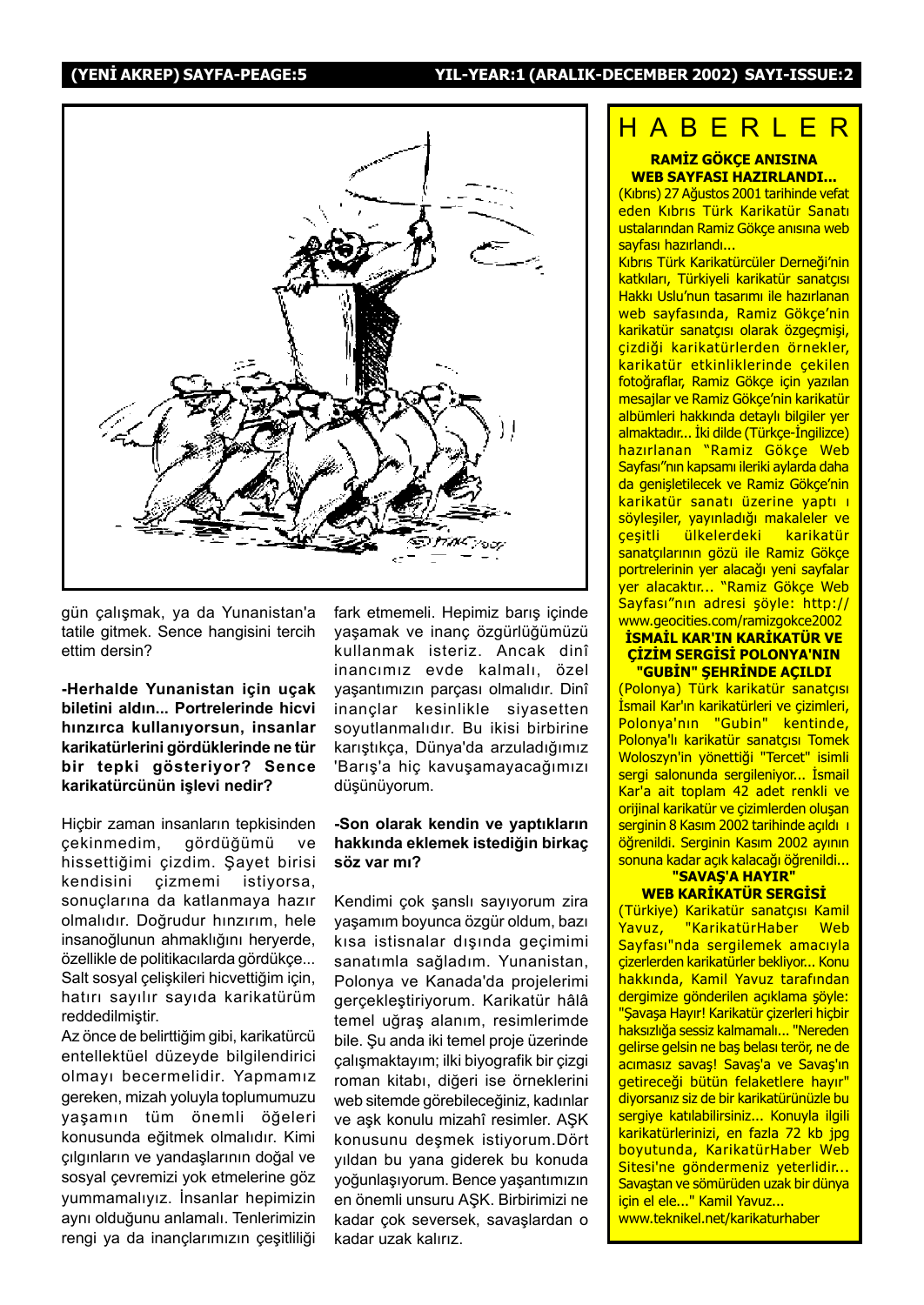#### (YENİ AKREP) SAYFA-PEAGE:6 YIL-YEAR:1 (ARALIK-DECEMBER 2002) SAYI-ISSUE:2

# MFKTUP-I FTTFR

Tebrik ederim. İnternet çağındaki yayıncılık anlamında müthiş bir düşünce. Teknoloji ve sanatın bu birlikteliði umarím kalící olur ve nice sayılarda beraber oluruz. Selamlar. Hakkı Uslu (Türkiye)

#### Dear Huseyin:

Thanks for sending the PDF magazine along -Looks good!- if you need some help in promoting your magazine send a colour cover scan in an e-mail and will put on this web very nice magazine I believe- Best. Steven Bayless (USA)

Merhaba... Akrep Mizah Gazetesi baskı tekniği, içeriği ve boyutu ile çok güzel bir mizah gazetesiydi. Şimdi yeniden -bu kez internetteyayınlamanıza sevindim. Geçmişten çıkıp gelmiş eski bir dostu görmüş gibi oldum. İnternetin çok büyük bir olanak olduğuna inanıyorum ve karikatür sanatçıları teknik gelişmelere yabancı kalmamalı. Bu sebeple, internet üzerinden yayın çok orijinal bir düşünce. Uzun ömürler diliyorum. Selamlar, sevgiler. Cem Koç (Türkiye)

Dear my friend Huseyin Cakmak The General Director of Publication. "Yeni Akrep" Cartoons&Humor Magazine congratulations for the publication. Sincerely. **Ismail M. Effat (Mısır)** President FECO of Egypt

Thank you very much for the "New Scorpion" issue. I enjoyed it very much. You will find an attachment with the "Peloduro 2002 International Cartoon Contest" rules, so you can include it in your contest list. Thank you again. Yours faithfully. Jorge A. Sayagués (Uruguay)

Aylık mizah ve karikatür dergisi "Yeni Akrep" yayında...

Hüseyin Çakmak'ın genel yayın yönetmenliğini yaptığı "Yeni Akrep dergisi "Adobe Akrobat" programında hazırlanan bir dergi. "Yeni Akrep"e basarılar...

www.karikanet.com

## DÜNYA KARIKATÜR SANATINDA BENZERLİKLER SIMILARITIES IN THE WORLD CARTOON ART

#### HÜSEYİN ÇAKMAK

Bu sayfada yayınlayacağımız karikatürler, Dünya Karikatür Sanatı'ndaki benzer karikatürlerden oluşacaktır... Benzer karikatürleri yayınlamamızdaki amaç herhangi bir tartışma ortamı veya suçlama yaratmak amacını tasımamaktadır; sadece ve sadece Dünya Karikatür Sanatı'ndaki benzerlikleri-ilginçlikleri ortaya çıkartmak ve tekrarlanmasını önlemektir...

The cartoons we are going to publish in this page are those examples from the World Cartoon Art which are similar to each other...



TSCHO PEEV (BULGARIA) International Satyrykon Cartoon Exhibition Album, 1988-Poland

By doing this, we do not have any aim of creating an atmosphere of discussion or accusing anyone... We aim only and only at showing the similarities in the World Cartoon Art and preventing their repeat...

Hello Huseyin,

I've seen the new scorpion on the acrobat file. On the 6th page is an error: the editor put the wrong name unther the right cartoon. My cartoon is the one a the bottom of the page. wisch you the best with 'the New Scorpion'

#### . . . . . Selam Hüsevin,

Yeni Akrep'i acrobat dosyası'ndan gördüm... Sayfa 6'da bir hata var... Editör doğru karikatürün altına, yanlış ad koydu... Benim karikatürüm, sayfanın altındadır... Sana "Yeni Akrep"te başarılar dilerim...

#### O-SEKOER-Cartoonist (Belgium)

**DÜZELTME VE ÖZÜR** 



SRECKO PUNTARIC (YUGOSLAVIA) 26. International Knokke-Heist Cartoon Festival Album, 1987-Belgium



TAMER KÜÇÜK (TURKEY) National Golden Mouflon Cartoon Contest Album, 1995-Cyprus

Gectiğimiz sayıda bu kösede vavinlanan karikatürlerin sahiplerinin isimleri yanlış yazılmıştır... Meydana gelen bu yanlışlık nedeniyle, karikatür sanatçıları Marat Valiakmetov ile O-Sekoer'den özür dileriz.

#### **CORRECTION** AND SORRY

In our last issue, the names of the cartoonists in this corner were published wrong... We are sorry for that and we would like to ask the cartoonists Marat Valiakmetov and O-Sekoer to forgive us for this error...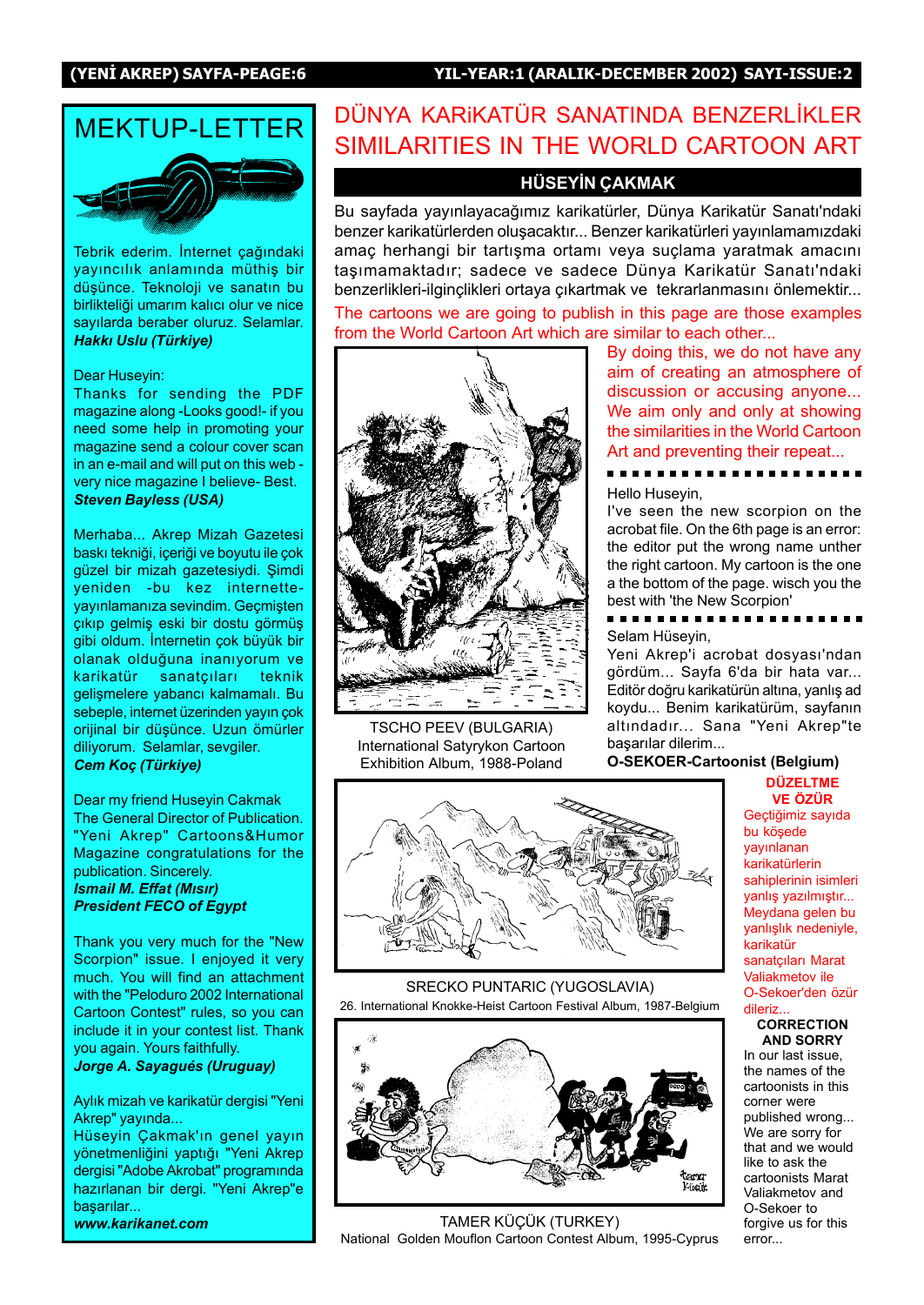# SONUCLANAN KARIKATÜR YARIŞMALARI-FESTİVALLERİ THE RESULTS OF THE CARTOON COMPETITIONS-FESTIVALS



HONORARY MANTION: DACHUAN XIA (CHINA)

### International Rhodos Cartoon Festival (Greece) Prize List:

1st Prize: Claudio Antonio Gomes (Brasil), 2nd Prize: Mu Leng (China), 3d Prize: Mihai Ignat (Romania)... Honarary Mentions: Dachuan Xia (China), M. Georgievski (FYROM), Paolo Dalponte (Italy), Juri Ochakovski (Israel) Ümit Dinçay (Turkey), Juri Kosobukin (Ukraine)... Prize of the Press Ministry for a Greek Cartoonist: Stathis Stavropoulos (Greece), Prize of the Chamber of Technical Sciences/Rhodes: Piotr Kulinich (Russian Federation)... Participant: 200 cartoonists from 43 countries...



STATHIS STAVROPOULOS (GREECE)

15 shows dedicated to the most famous satirical cartoonists of the European Union, celebrate the 30th birthday of the Political Satire Prize: The ink bombs of Jean Veenenbos (Der Standard-Austria) The world as it goes (or does not go) according to Serge Duhayon (Belgium) Satire in Denmark: Jens Hage (Berlingske Tidende-Denmark) Aphorisms in cartoons by Adam Korpak (Helsingin Sanomat-Finland) Francisco Graells-Panchoís bites on Le Monde (France) Caricatures as razor-slashes in Sebastian Krüger's art (Germany) The most irreverent British subject: Steve Bellís strips in The Guardian (Great Britain) Reality decoded in Stathis Stavropoulos' drawings (Greece) Politicians in a mirror: The inward eye of Martyn Turner (Irish Times-Ireland) Laughing at the powerful: Emilio Giannelliís cartoons (Corriere Della Sera-Italy) Florin Balaban: The olympic champion of Luxembourg satire (Luxemburger Wort-Luxembourg) The witty world of Tom Janseen (Trouw-Holland) António Moreira Antunes: caricature as interpretation of politics (Portugal) The surreal satire of Maximo San Juan Arranz (El País-Spain) The satirical expressionism of Riber Hansson (Sweden)



## 11. Daejeon International Cartoon Contest Seoul 2002 (Korea)

(Theme and Free Category) Grand Prize: Jia Ming Wang (China)... Gold Prize: Yong Seok Son (Korea), Silver Prize: Horia Crisan (Romania), Jerez Benitez (Cuba)... Bronze Prizes: Zee Hyon Gon (Korea), Hüseyin Çakmak (Cyprus), Dong Bum Kim (Korea), Anatoly Apchel (Ukraine)... Special Prizes: Mihai Ignat (Romania), Ross Thomson (England)... Honorable Mentions: Xiao Qiang (China), Yüksel bayram (Turkey), Ciosu Constantin (Romanya), Felix Diaz (Cuba), Ahmet Akkoca (Turkey), Javad Alizadeh (Iran), Tae Yong Kang (Korea), hasan Bleibel Ali herkül Çelikkol (Turkey), (Lebanon), Batti Manfruelli (France), Necdet Yılmaz (USA), Seyran Caferli (Azerbaijan), Hakan Sümer (Turkey), Emilio Isca (Italy), Esmail Effat (Egypt) Ali Şur (Turkey), Pyotr Kulinich (Russia), Sichenko Sergey (Israel), Yi Yuang (China), Stefan Despodov (Bulgaria), Cemal Arığ (Turkey), Juli S. Aguado (Spain), Heymans Patrick (Belgium), Luis Tarres (Spain), Jeong jang (Korea), Valentin Druzhinin (Ukraina), Chris Hovian (USA), Jaime Huerta (Chile), Erdoðan ba˛ol (Turkey), Arvid Andreassen (Norway), Sang beom Park (Korea) and many cartoonists (Korea-Japan World Cup International Cartoon Contest Category) Grand Prizes: Musa Kayra (Cyprus), Yuri Ochakovsky (Israel)... Silver Prizes: Jurij Kosobukin (Ukraine), Han Yu Li (China), Aleksander Zhabin (Belarussia)... Bronze Prizes: Dechko Nikolov (Bulgaria), Pavel Constantin (Romania), Krunoslav Sili (Croatia), Ivan haramija (Croatia), Miroslav Gerencer (Croatia)...